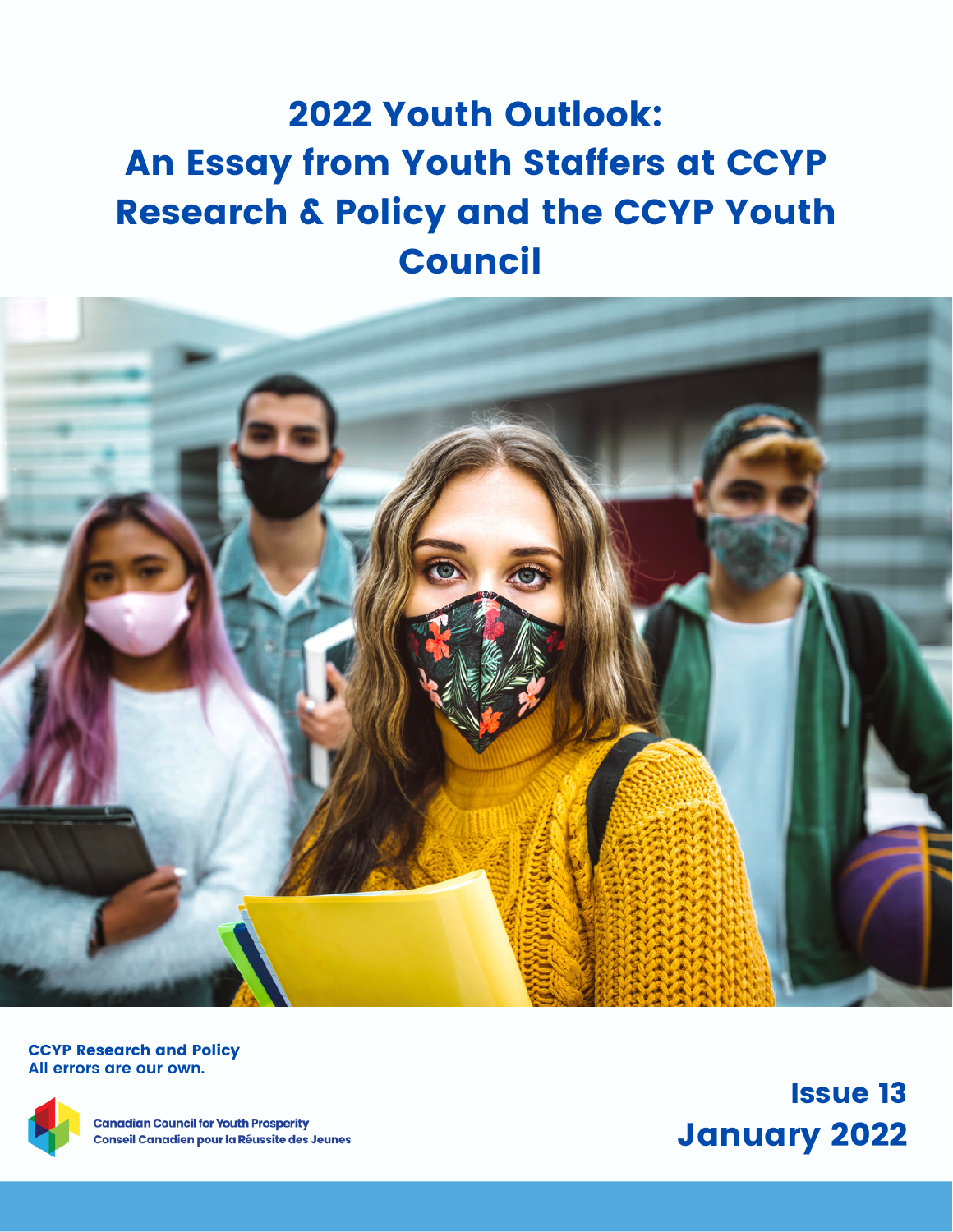As 2022 started, Canada was experiencing yet another wave of the Covid-19 pandemic, this time driven by the Omicron variant, with most provinces implementing a range of physical distancing measures. As the Omicron variant became more widespread in December, there was a lot of speculation and uncertainty in the science of it, as well as around the steps that governments would take to deal with the spread.

It goes without saying that in 2022 the Covid-19 pandemic is the biggest challenge for Canadians as a whole (including youth aged 15-29), so every issue presented here will be within the "covid context". Some were present before and have been exacerbated by the pandemic, but by the time this goes to publishing we will be two calendar and academic years into the pandemic and in modified lockdowns across the country, hence the focus on the youth issues exacerbated by and stemming from Covid-19. The biggest theme for youth in 2022 will be unpredictability and its negative effects on all stakeholders in youths' labour & economic development. The potential for newer and more transmissible variants makes it difficult for youth, their parents/support systems, schools and employers to make economic plans because of uncertainty over how the virus might evolve. Trying to keep up with the changes and updates is also tiresome, with fatigue being another recurring theme from the past year and half and going into 2022. The uncertainty & fatigue that stem from it are themes not just for responses to the Covid-19 pandemic, but also for youth labour, education and economic development as a whole, with most solutions-including those proposed here-, essentially temporary ones pending the end of the pandemic.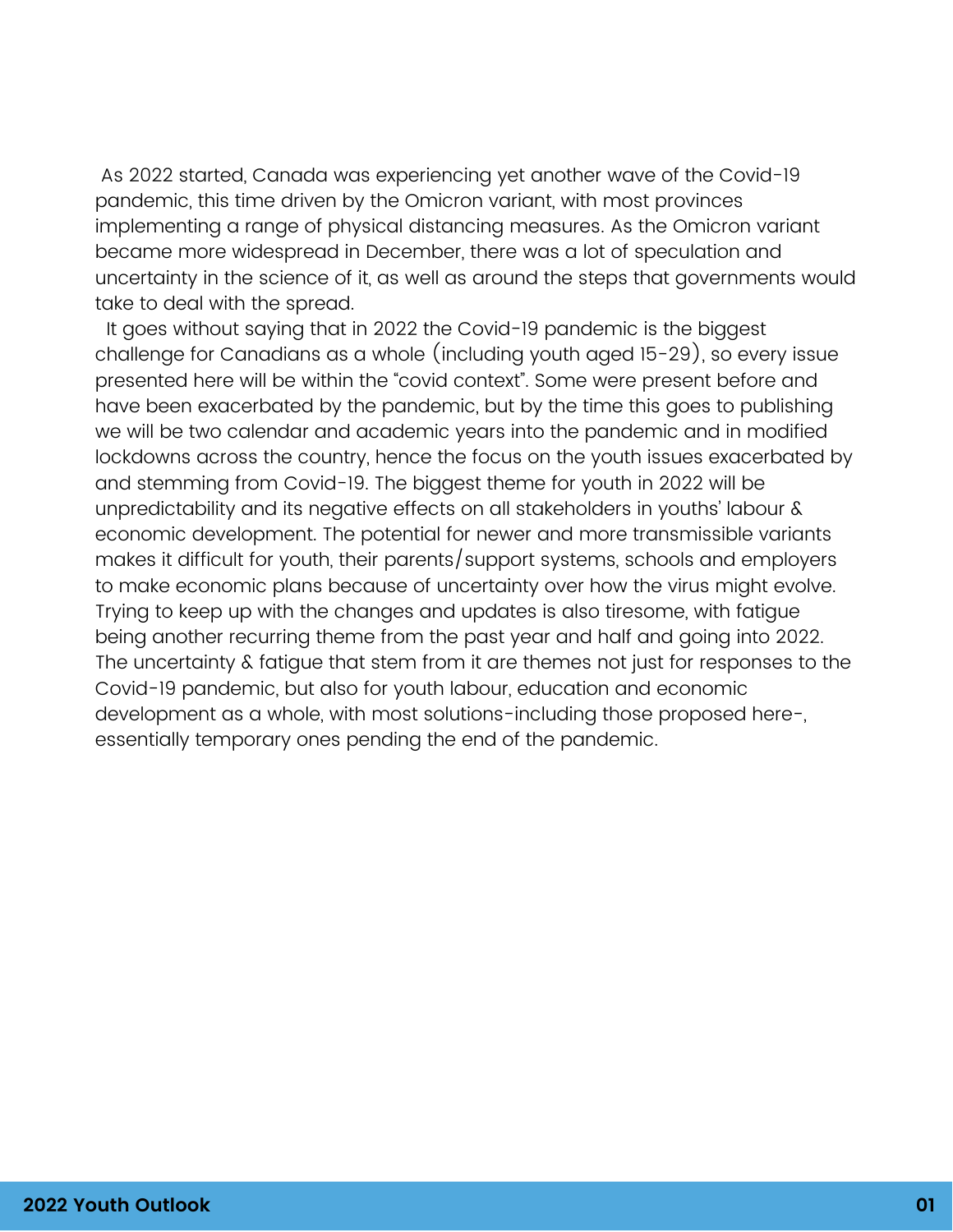The pandemic as a whole has forced youth to delay plans and goals they had in place for themselves, especially at a point in their lives that is supposed to be for development, exploration and career & personal growth. Despite our relatively good record on vaccinations, the Omicron variant and the lockdown measures that followed it have dampened the mood and any optimism youth may have had coming into 2022. To get a better picture of how youth feel, the CCYP Research & Policy team spoke with CCYP Youth Council members, and their sentiments and responses have been included throughout this essay.

*"I'm just not hopeful. I don't want to get my hopes up for anything because I think last year was a lot of disappointment… Even trying to plan anything, it's hard to look to the future," - Paige, CCYP Youth Council*

Included in these delayed life plans are career plans and goals as well. People graduating into or starting their careers in a [recession](https://www.nber.org/digest/nov06/career-effects-graduating-recession) loss almost 10% in their initial earnings, compared to those that graduate or start in more stable times. While it is no longer a recession at the time of writing, the class of 2020 is a cohort which graduated during one, and will need time and support to recover from the recession's effects, as will the graduate classes of 2021 and 2022 to varying extents. Natalie, a CCYP Youth Council member with an accounting degree ('21), recounts going through accounting recruitment feeling like there were too many qualified applicants for a limited number of opportunities. As a result, she decided to "to apply for everything to broaden my opportunities… just kind of going for it". She eventually decided to delay full time employment after graduation because of the COVID-19 pandemic's effects on her schooling and work prospects, essentially trying to wait out the pandemic before committing to a decision while figuring out her options.

*"I've changed the job search too to look at things I wouldn't really like to do…entering the gig economy kind of feels like the only option"- Paige*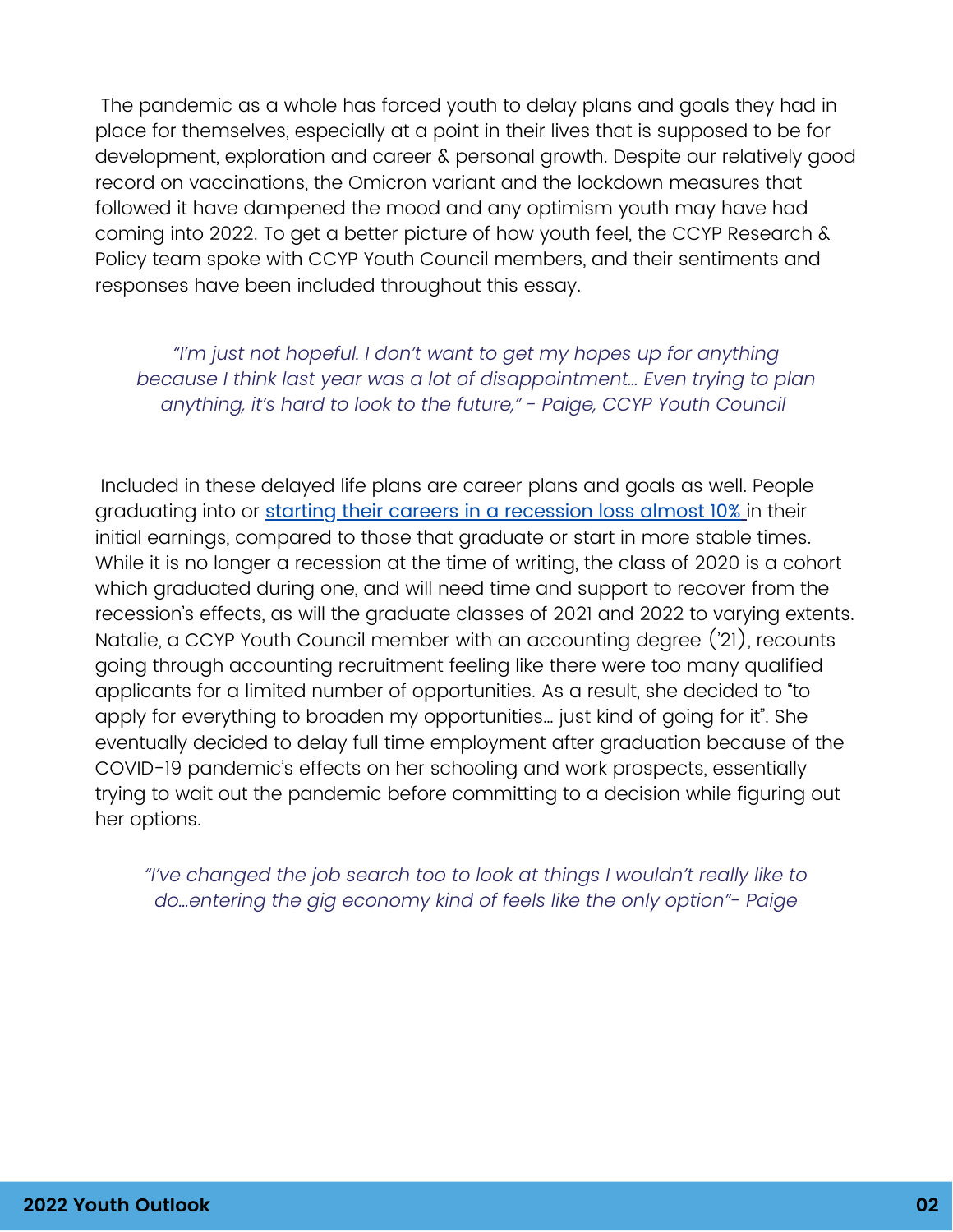Another pertinent issue in 2022 affecting youth as a result of the pandemic is the rising cost of commodities like food and other necessities i.e., inflation in Canada, as well as supply chain & logistics [breakdowns](https://www.bankofcanada.ca/rates/daily-digest/) across the world. With inflation (consumer price index) standing at 4.8% at the time of writing in January, the most obvious effect of this inflation is the reduction of youths' spending power, as things are even costlier. In addition to affecting youths' direct earning and spending power, inflation also affects youths' support systems. With youth taking longer to [independently](https://www150.statcan.gc.ca/n1/pub/11-008-x/2007004/10311-eng.htm) establish themselves, they often rely on support from parents and/or other family members. As such, the higher costs of everything from groceries to appliances to gasoline means youths' support systems are less able to support them like they otherwise might because their own costs have increased. While inflation applies to everyone, with the youth it has not only an outsize effect because of their being at the beginning of their respective earnings paths, but different groups of youth face different challenges/outlooks based on their particular group vulnerabilities.

### **Youth in education**

For the subset of youth in education, the biggest challenges stem from the adjustments to the pandemic. The most common grievance for students is having all the classes and essentially their education experience be entirely virtual, although this arrangement works for some due to disability(accessibility) and cost concerns stemming from commuting.

For those in high school, too much time off has set them back by li[mi](https://www.ncbi.nlm.nih.gov/pmc/articles/PMC8207086/)ting their e[d](https://www.mckinsey.com/industries/education/our-insights/covid-19-and-education-the-lingering-effects-of-unfinished-learning)ucational experience and causing [learning](https://www.mckinsey.com/industries/education/our-insights/covid-19-and-education-the-lingering-effects-of-unfinished-learning) losses that may have lingering effects on their later educational progress & attainment. [Furthermore,](https://www.ncbi.nlm.nih.gov/pmc/articles/PMC8207086/) with the easily spread Omicron variant, teachers could call in sick so even if there is a return to in-class schooling before winter ends, the teaching and structure will be disjointed, making for a bad experience for everyone involved. For post-secondary students, what has been called 'Zoom University' is tedious and harder to stay engaged/motivated in than in-person learning. It is also more difficult for youth to build up their social and academic networks through 'Zoom university' than in person, because the same kinds of connections formed from sitting in the same section of the classroom and going to libraries together, are not as easily formed through a screen. The restrictions to in-person events also mean that youth who may have relied on job/career fairs and town-halls to network or apply for jobs are unable to, making it even harder to get a foot in their desired sectors. Another issue with 'Zoom University' is that students feel underserved, as they pay the same costs for school, despite only getting a fraction of the services and less of the nonacademic experience.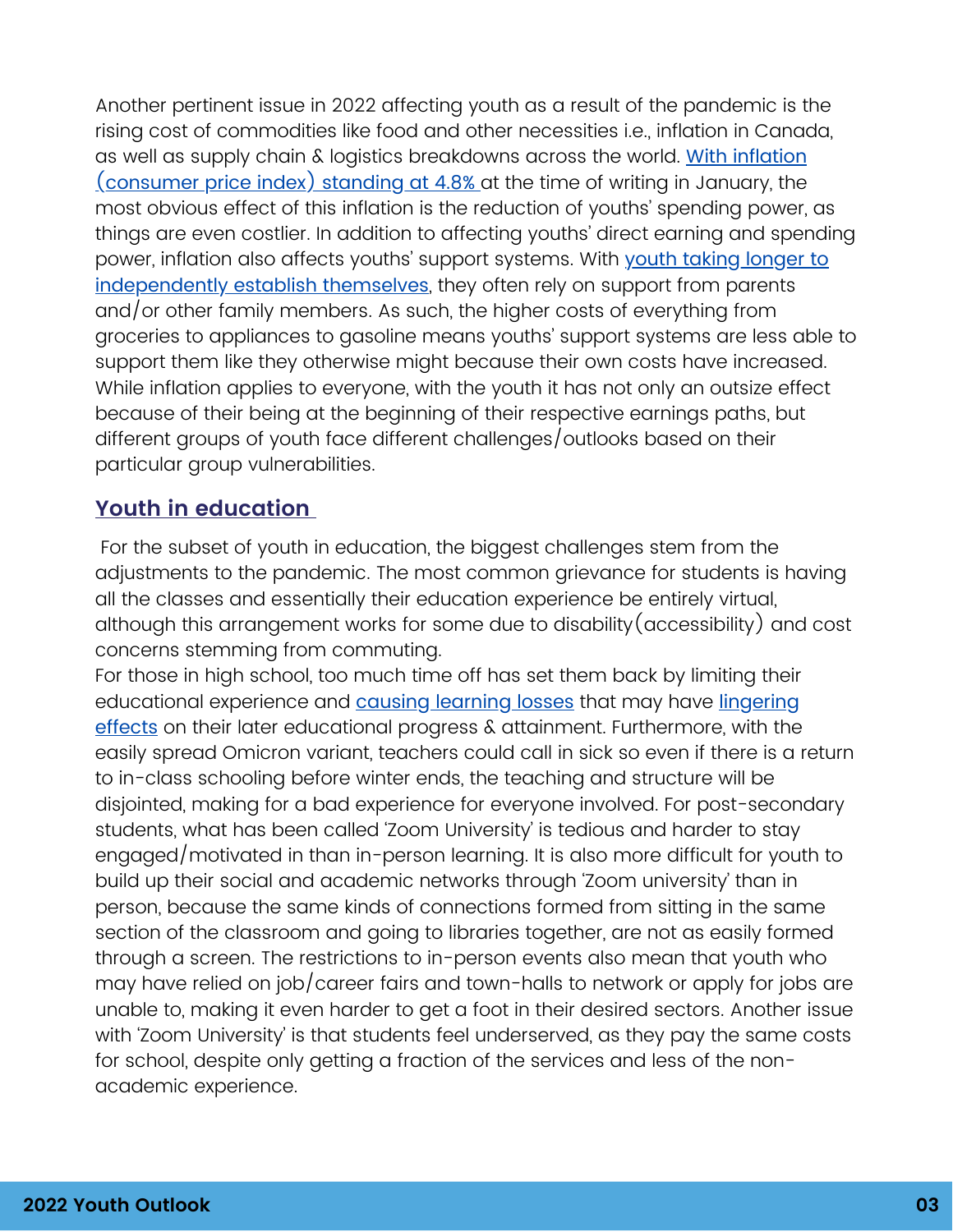This is also an issue from both a personal and career perspective because outside class is essentially where one gets most of the 'university or college experience', as well as "networking across" i.e., with peers. This is also the case for international students, who in 2020/21 paid on average, five times the [domestic](https://ccyp-ccpj.wildapricot.org/resources/Knowledge%20Centre/EN%20Snapshot%207%20International%20Students%20in%20Canada.pdf) tuition fee, essentially subsidizing Canadians' education while also getting less of the Canadian and university experience. This may make it even harder for them to get desired employment in Canada post-graduation, should they decide to stay, as employers often favour Canadian work experience.

*"I didn't have the ability to build a sense of community online… As an Indigenous youth working in Indigenous communities, we don't have good internet access there and that became a barrier to doing any work there" -Tristen, CCYP Youth Council*

The experience of the pandemic has shown students that while universities and colleges did adjust their hybrid/remote technological capacities, do deliver instruction remotely, warts and all, they did not receive the desired type and quality of instruction. To students, it seems apparent that universities and colleges adjust their revenue-expenditure models if students are getting worse-than-usual services.

### **Youth in employment**

The hardest hit sectors by the pandemic and the ensuing restrictions are ones that hire the most youth and in which youth often gain their first work experience i.e., Accommodation & Food Services and Retail Trade. Although the most recent 2021 (3rd quarter) job [vacancy](https://www150.statcan.gc.ca/n1/daily-quotidien/211220/dq211220a-eng.htm) data from Statistics Canada shows that job vacancies went up for almost all sectors, compared to the same period in 2019, three of the main sectors driving the growth in job vacancies are the two aforementioned sectors that employ the most youth (15-24) and construction, all also contact intensive roles. This inability of employers to fill jobs in those mentioned sectors despite the *[increase](https://www150.statcan.gc.ca/n1/daily-quotidien/211220/dq211220a-eng.htm) in average wages* offered for these roles, may reflect an increased preference from youth for jobs that allow them to work from home, due to the dangers of occupying the roles normally occupied by youth e.g., cashier, retail sales associate, waiter.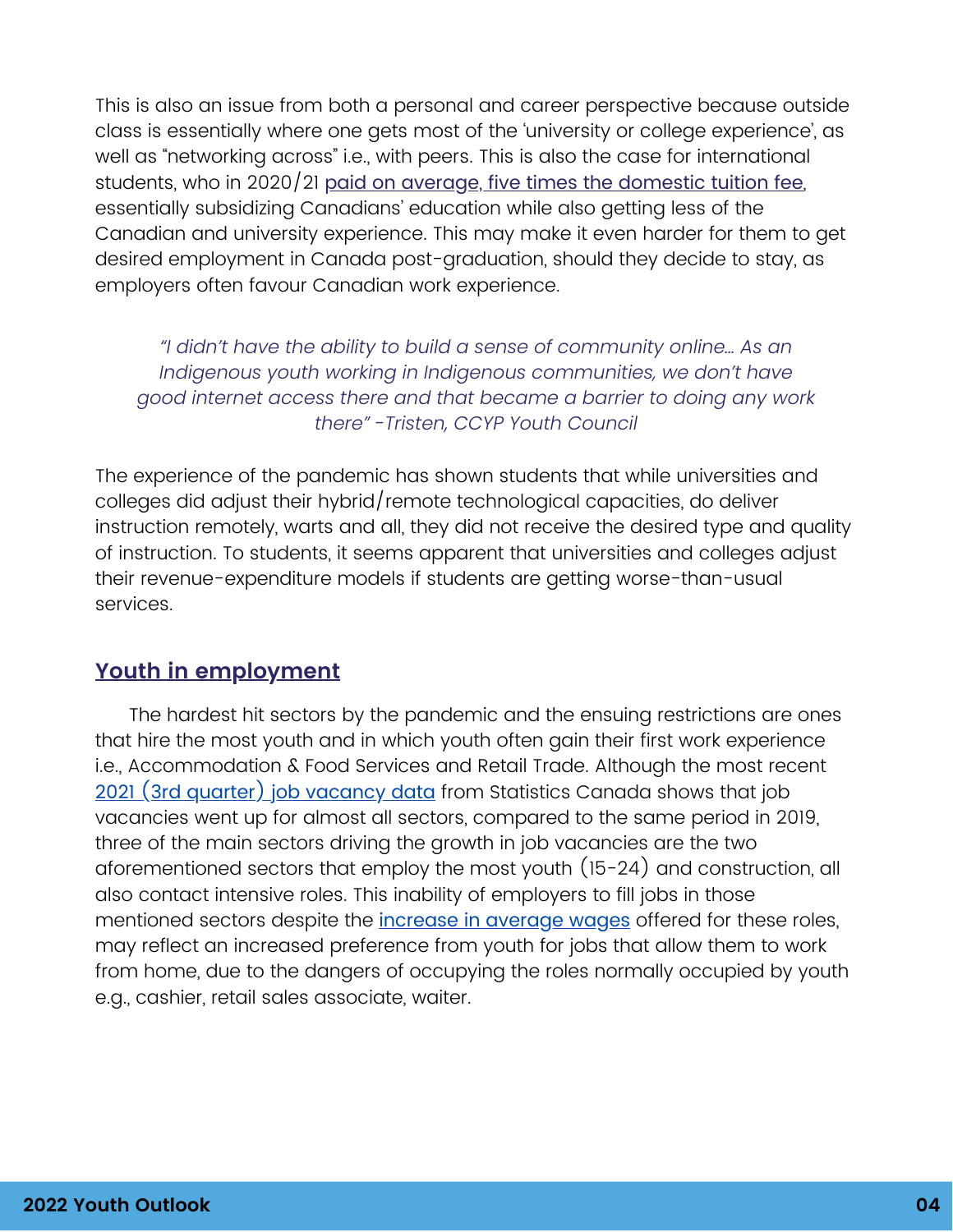It may also reflect youths' dissatisfaction with terms of employment at many of these roles in their current forms, which often pay on average more than minimum [wage\(\\$17.35\)](https://www.ontariolivingwage.ca/living_wage_by_region) but still less than the average hourly average [\(\\$30.03\)](https://www150.statcan.gc.ca/t1/tbl1/en/tv.action?pid=1410006401) and in some cases, not enough for a living wage.

True, the increase in remote work has been beneficial for some in rural areas because they now have access to a wider jobs pool than before the pandemic.

*"Being remote has opened up a lot of opportunities. I live on the East Coast in a rural community, so there usually is not a lot of opportunity in my field, but I've been able to get a lot of jobs in my field, because I've been able to work remotely." - Elizabeth, CCYP Youth Council*

On the other hand, it has also contributed to youths' sense of despair over their careers. Youth council members Nabeel, Paige and Natalie shared feeling like the competition for positions they felt qualified for has increased because employers have a much wider and sometimes more qualified selection pool than before, and as a result were considering applying to sectors they had overlooked or otherwise were not considering, as well as roles in the gig economy, just to have something doing.

So far we have discussed students and employed youth. We do need to address the issues faced by a portion of youth whose population increased during the pandemic because they are essentially disconnected from schooling and sometimes the job search as well i.e., youth who are not in education, employment or training or NEET youth.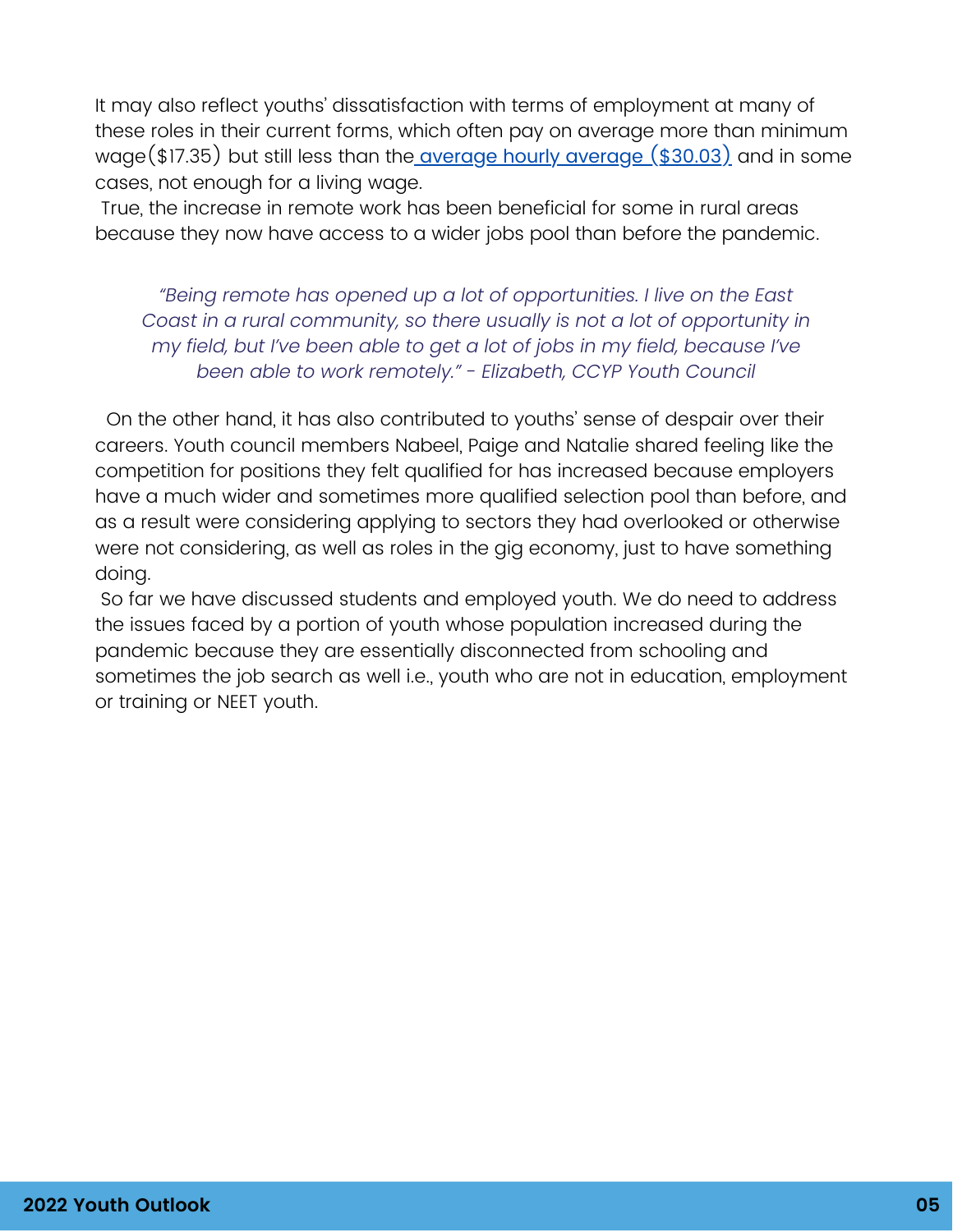#### **NEET Youth**

The onset of the pandemic coincided with the number of youth not in Employment, Education or Training (NEET) increasing substantially which signalled both low job market prospects and low confidence in the job market and educational opportunities due to the strong impact of the pandemic on youth employment and education.

While the NEET rates have recovered since then and youth labour market prospects have improved, there still remain some gaps. First of all, youth enrolment in educational institutions have seen an increase in part-time enrolment while the halt in in-person brought by the latest Omicron wave has put a dent in student's graduation plans particularly those with an in-person learning component. Moreover, while reopening and ensuing exodus of labour from some sectors have increased job prospects in those sectors, other sectors are seeing increased competition due to remote work enabling job applicants across the country to apply. Moreover, on-campus networking events such as jobs fairs and company presentations have moved online which takes away a key component of youth's passage to employment from postsecondary education as these events played a crucial role in securing youth employment.

The authors' personal experience of online education in spring of 2020 and being a NEET youth in the summer and fall of 2020 are concomitant with the above mentioned points, as the lack of in-person career events have hardened the task of obtaining post-graduation employment while online education does not enjoy the complete confidence of students. The author's experience suggests that while being NEET comes with its own set of frustrations, learning new skills and perseverance come handy in this situation. Being steadfast and persistent in circumstances like these can support the attainment of career goals.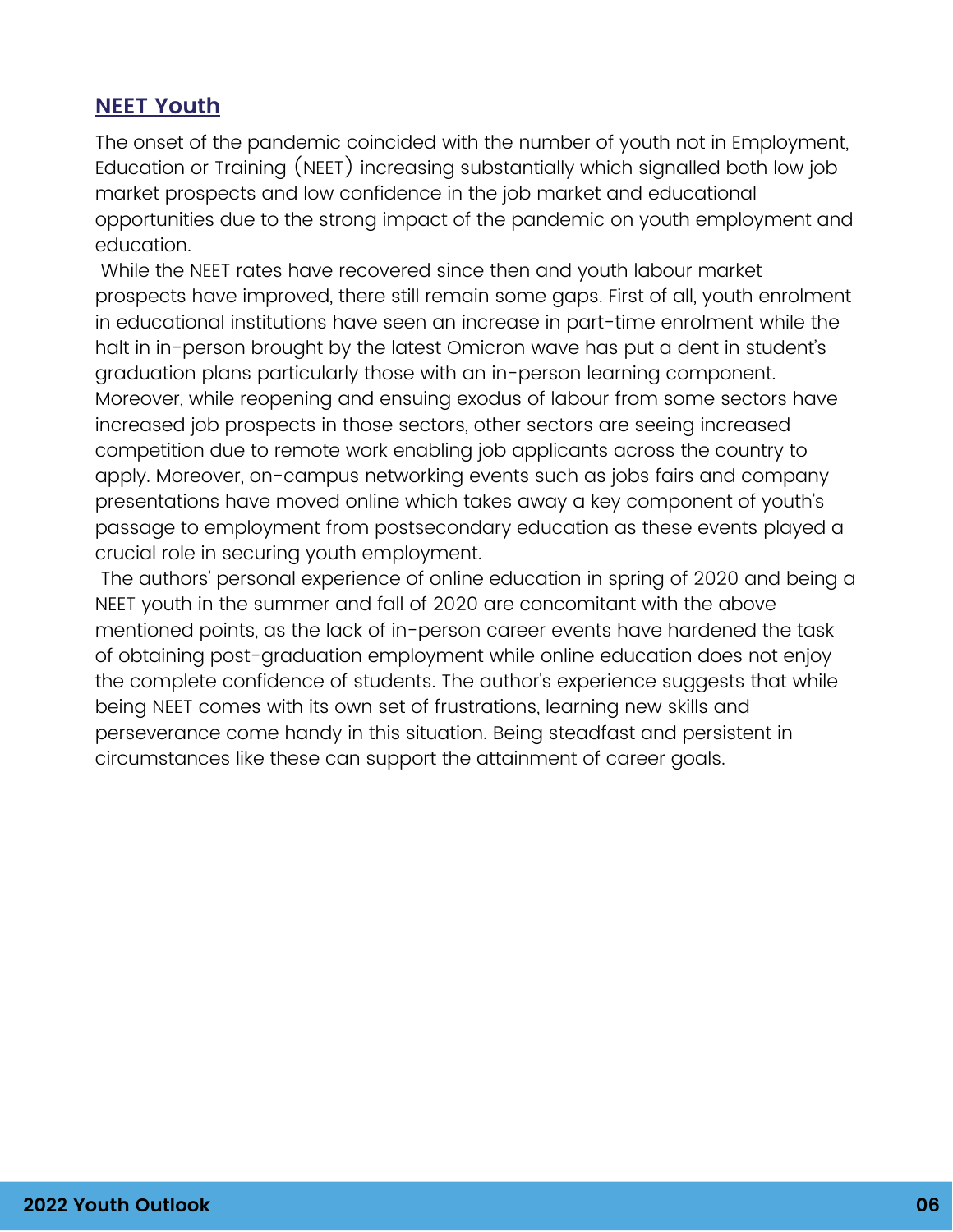## **Addressing these challenges**

Up to this point only the challenges and issues facing youth have been mentioned. Now we look at the possible approaches to addressing or at least mitigating them. For youth in high school, many of the best solutions have already been proposed by teachers' unions, and also overlap with the best measures for managing the pandemic into an endemic stage. These include ensuring that air filtration systems (HEPA) in schools are up to date and providing staff and students with N95 masks. While the actions of school boards alone will not end the pandemic, they will help make staff and students alike feel more protected and more confident in leaving their homes. Lastly, Ontario recently passed the [Work](https://news.ontario.ca/en/release/1001014/ontario-helping-newcomers-start-their-careers)ing for Workers Act that reduces certi[f](https://news.ontario.ca/en/release/1001014/ontario-helping-newcomers-start-their-careers)ication barriers for foreign trained [professionals,](https://news.ontario.ca/en/release/1001014/ontario-helping-newcomers-start-their-careers) including teachers, thereby making it easier for them to work in Canada. This Act could be applied to address any teacher shortages or illnesses as mentioned before, while also helping bring some of those foreign trained professionals out of  $un(der)$ employment.

As highlighted in CCYP's **State of the Sector report on [post-secondary](https://ccyp-ccpj.wildapricot.org/resources/Knowledge%20Centre/EN%20Youth%20in%20Post-Secondary%20Instutions.pdf) education**, since the start of the pandemic there has been an increase in part-time postsecondary education enrolment compared to full-time education. This shows that youth are adjusting to the quality and delivery methods of the education available to them by dividing their time between school and employment and as such, need to be better supported as they toggle between school and employment. To further help youth at various stages of their education, there should be increased public funding to institutions to support them in expanding programmes that correspond to those sectors or roles within sectors facing demographic changes e.g., nursing within the healthcare sector, transportation and warehousing sector (trucking) and real estate and rental & leasing. [1]

<sup>[1]</sup> For more on this see CCYP's [December 2021 snapshot](https://ccyp-ccpj.wildapricot.org/resources/Knowledge%20Centre/EN%20Snapshot%20Issue%2012.pdf) on labour shortages.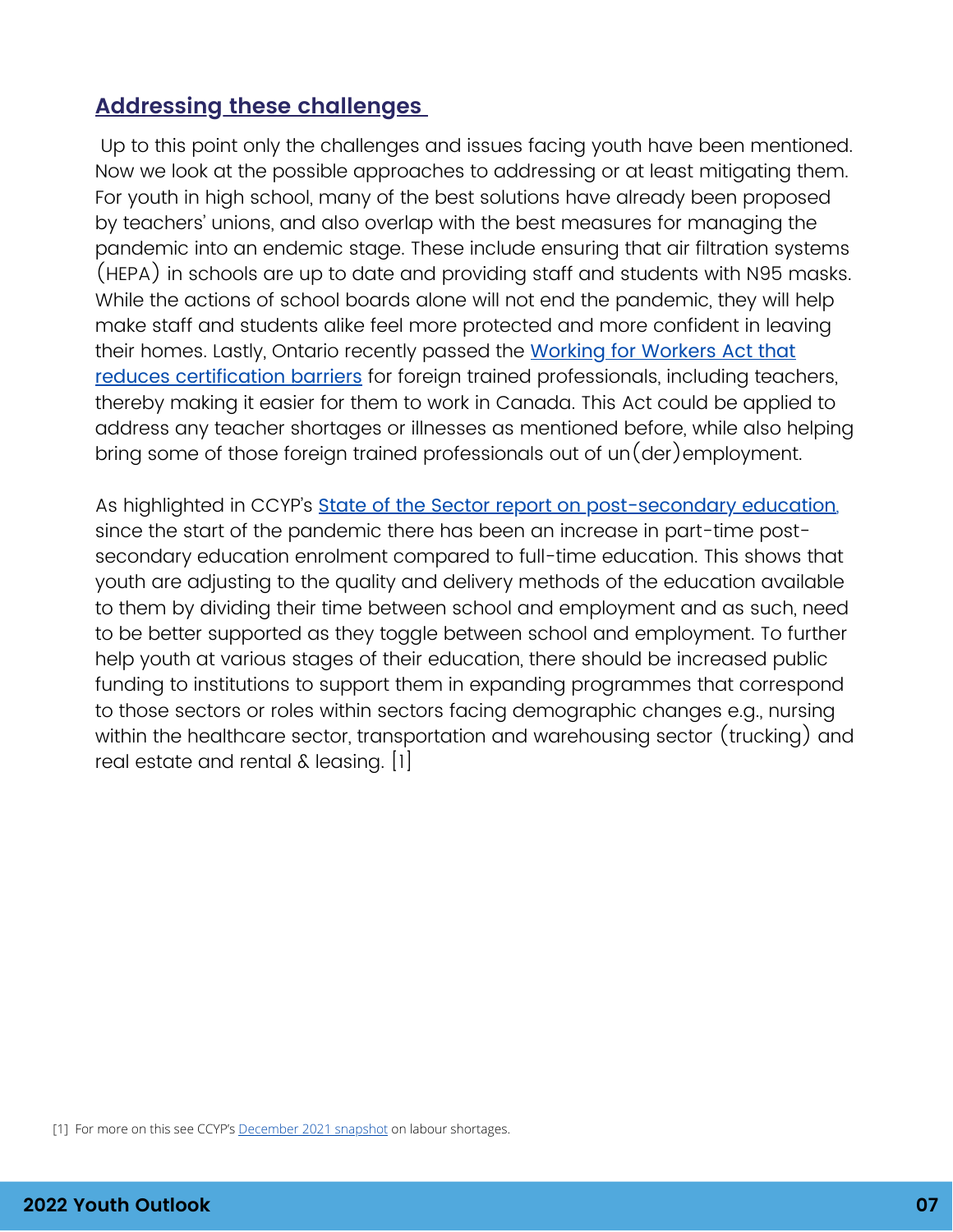While the youth remain quite enthusiastic to pursue a career in nursing, the reduced availability of spots in nursing programs owing to limited academic funding has put a dent in those ambitions contributing further towards the shortage experienced in nursing. More specifically, these efforts could be put into promoting and supporting colleges as they are cheaper to attend than universities and are more directly related to career preparation than universities. Recent [Statistics](https://www150.statcan.gc.ca/n1/pub/75-006-x/2021001/article/00001-eng.htm) Canada studies have also shown that people with university degrees have attained college degrees to enhance their careers. By improving linkages between colleges and employers, the labour market outcomes for individuals can be improved and a source of labour market mismatch can be removed.

To get more youth interested in the aforementioned sectors, one thing that needs to improve across the board is the terms of employment. Terms of employment refers to the agreed responsibilities and benefits of a job, between employee and employer e.g., wages/salary, overtime, benefits & insurance. Jobs in sectors like Accommodation & Food Services, Retail and Health care roles like nursing often see [complaints](https://www.thestar.com/business/2022/01/22/more-than-200000-restaurant-workers-left-the-industry-during-the-pandemic-heres-where-they-went-why-they-left-and-why-they-arent-looking-back.html) from workers about the terms of employment, ranging from insufficient pay to being overworked. The minimum wage increase for federally regulated sectors implemented in 2021 is a step in the right direction, although it does not cover many youths because so few of them work in these federally regulated sectors. As such, provinces have to do their part by increasing minimum wages to reduce the gap between provincial minimum and liveable wages. Barring a wholesale policy change, businesses/employers themselves could play a role. Temporary measures like the hazard pay/bonus (hero pay), a \$2-an-hour pay bump for grocery workers introduced in 2020 and then withdrawn, should be made permanent. The bigger grocery chains e.g Loblaws, can keep that in place as an incentive for people to stay and apply to these high-contact and high risk roles, given **[employee](https://www.cbc.ca/news/business/grocers-hero-pay-unifor-1.6307698) demand** [for](https://www.cbc.ca/news/business/grocers-hero-pay-unifor-1.6307698) it and the executives raking in record profits and bonuses. However, this will be much harder for many businesses/employers to do if they now have less traffic and profits as of January 2022, face rising supply costs and are unable to confidently plan and forecast due to the pandemic.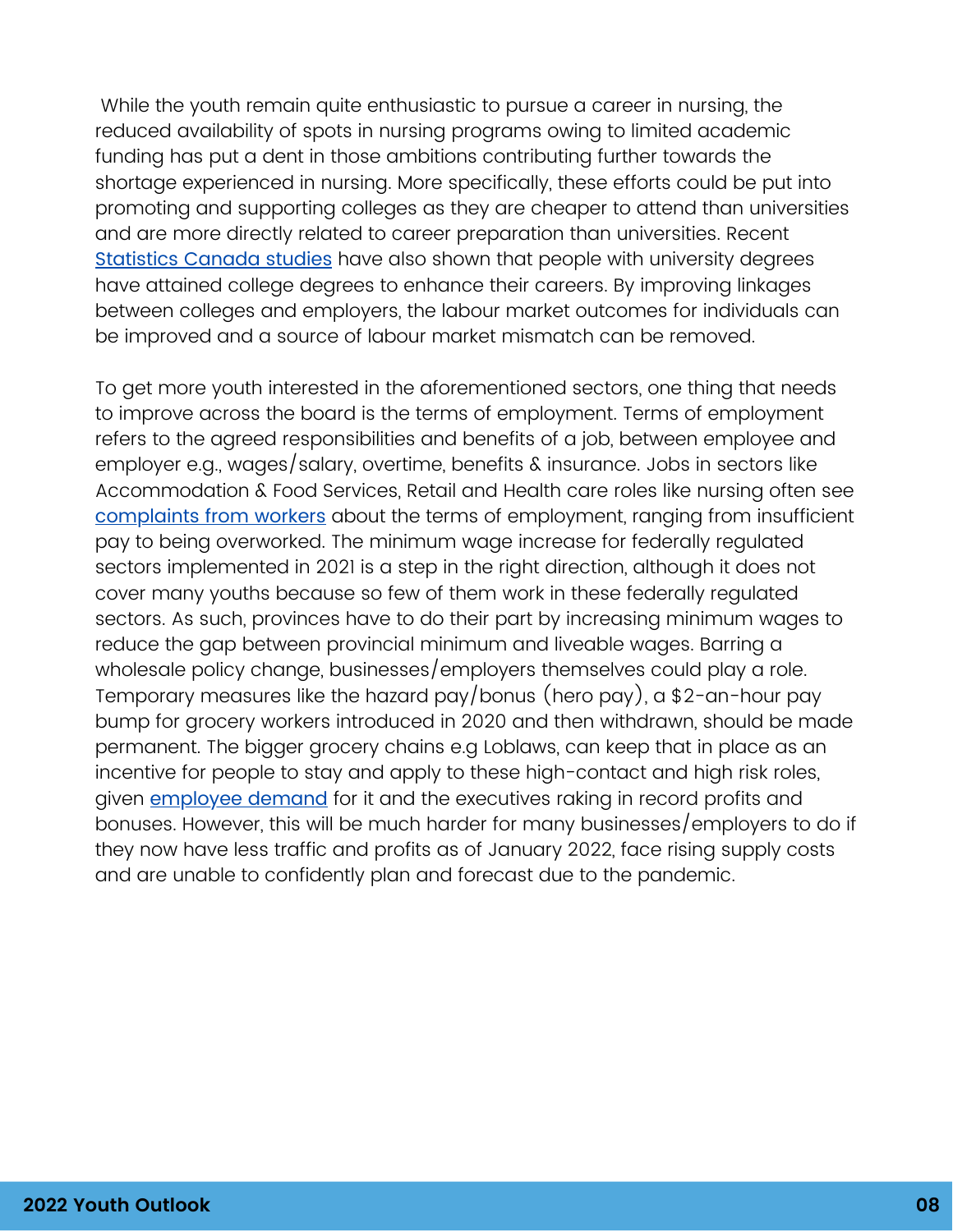Another step that could be taken to help youth find their feet in 2022 is reducing barriers to entry both for training and for employment. For Tristen, this may look like improving internet connection in more rural areas and Indigenous reservesperhaps even having internet access be designated an essential service- to give them equal access to the wider opportunities now available remotely i.e., closing the digital divide. Additionally, it could be made easier for youth looking to go into aging industries with high labour demand like trucking & logistics, or industries experiencing expansion like finance & insurance. With truck-driving training costing between \$6,000- \$12,000, more subsidy [programmes](https://truckinghr.com/careerexpressway/#:~:text=Our%20program%20identifies%2C%20prepares%2C%20trains,driver%20training%20(training%20subsidy).) like Trucking HR's Career ExpressWay programme would make it easier for youth to enter the industry, as would making it easier for newer/younger truckers to afford the insurance premiums, the high cost of which has been cited as a [turn-off](https://www.theglobeandmail.com/business/article-low-wages-barriers-to-entry-behind-labour-shortage-in-key-trucking/) for companies looking to hire younger drivers.

In addition to these steps, the perception of opportunities in the aforementioned sectors and other roles in the construction and utilities sector needs to be improved amongst youth 15-29, who tend to view them as less desirable, financially rewarding and respectable than white-collar roles in other industries. Such roles help give youth transferrable life and social skills that we may not otherwise pick up working behind a screen; an experience (and the security) of working in a unionised setting and and even get some travelling done! Through awareness particularly at secondary education level of career choices available in trades, more youth could be directed to a sector experiencing shortage of labour that can provide a financially rewarding career.

Improving health care systems across the country is another way to support youth and improve their outlook on this year. Within Canada, given health care is provincial, increasing the federal transfer amounts to provinces (currently about \$42 billion) would be beneficial for all Canadians, not just youth. It would be understandable given the initial messaging and driving reason for restrictions was to ease the system's burden-remember flattening the curve? -, improve the capacity to provide treatment, allow for the expanded hiring of health care professionals and by extension, make youth and businesses feel safer about resuming their activities. Such a transfer would also allow the provinces to expand and improve much needed mental health services, which youth need to get through the pandemic now, and also deal with the longer term effects of the pandemic induced isolation, loneliness and increased substance use.